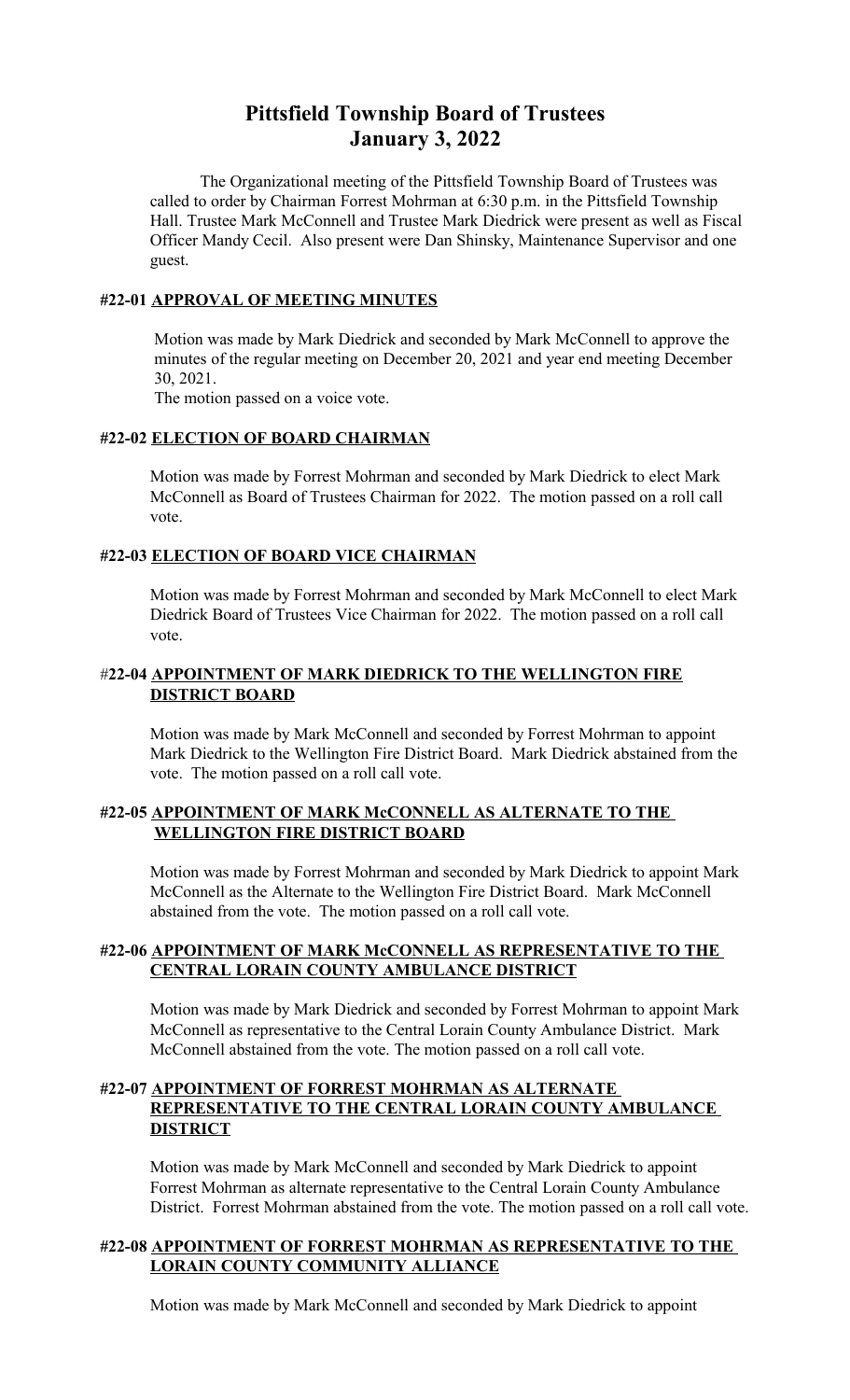Forrest Mohrman as representative to the Lorain County Community Alliance. Forrest Mohrman abstained from the vote. The motion passed on a roll call vote.

#### **#22-09 APPOINTMENT OF FORREST MOHRMAN AS REPRESENTATIVE TO THE LORAIN COUNTY GENERAL HEALTH DISTRICT ADVISORY COMMITTEE**

Motion was made by Mark McConnell and seconded by Mark Diedrick to appoint Forrest Mohrman as representative to the Lorain County General Health District Advisory Committee. Forrest Mohrman abstained from the vote. The motion passed on a roll call vote.

#### **#22-10 APPOINTMENT OF MARK McCONNELL AS REPRESENTATIVE OF THE BOARD OF TRUSTEES OF THE RURAL LORAIN COUNTY WATER AUTHORITY.**

Motion was made by Mark Diedrick and seconded by Forrest Mohrman to appoint Mark McConnell as representative of the Board of Trustees of the Rural Lorain County Water Authority. Mark McConnell abstained from the vote. The motion passed on a roll call vote.

# **#22-11 APPOINTMENT OF FORREST MOHRMAN AS REPRESENTATIVE TO THE LORAIN COUNTY TRASH CONSORTIUM**

Motion was made by Mark Diedrick and seconded by Mark McConnell to appoint Forrest Mohrman as representative to the Lorain County Trash Consortium. Forrest Mohrman abstained from the vote. The motion passed on a roll call vote.

#### **#22-12 APPOINTMENT OF FISCAL OFFICER AS THE RECORDS RETENTION DESIGNEE FOR THE TOWNSHIP**

Motion was made by Forrest Mohrman and seconded by Mark Diedrick to appoint the Fiscal Officer as the records retention designee for the township. The motion passed on a roll call vote.

#### **#22-13 APPROVAL TO SET SALARIES AND WAGES FOR 2022 ACCORDING TO THE BUDGET BASED SALARY STRUCTURE AS DEFINED BY THE STATE OF OHIO**

Motion was made by Forrest Mohrman and seconded by Mark Diedrick to set salaries and wages for 2022 according to the budget based salary structure as defined by the state of Ohio. The motion passed on a roll call vote.

#### **#22-14 APPROVAL FOR A 4% SALARY INCREASE FOR ALL PITTSFIELD TOWNSHIP EMPLOYEES, BEGINNING JANUARY 1, 2022**

Motion was made by Forrest Mohrman and seconded by Mark Diedrick for a 4% salary increase for all Pittsfield Township employees, beginning January 1, 2022. The motion passed on a roll call vote.

#### **#22-15 APPROVAL OF RESOLUTION TO SET THE OPEN MEETING POLICY. REGULAR MEETINGS WILL BE HELD THE THIRD MONDAY OF EACH MONTH AT 6:30 P.M. AS STATED IN THE PITTSFIELD TOWNSHIP POLICY MANUAL.**

Motion was made by Forrest Mohrman seconded by Mark Diedrick to approve the Open Meeting Policy. Regular Meetings will be held the third Monday of each month at 6:30 p.m. as stated in the Pittsfield Township Policy Manual. The motion passed on a voice vote.

# **#22-16 APPROVAL OF THE PUBLIC RECORDS POLICY FOR THE TOWNSHIP**

Motion was made by Forrest Mohrman and seconded by Mark Diedrick to approve the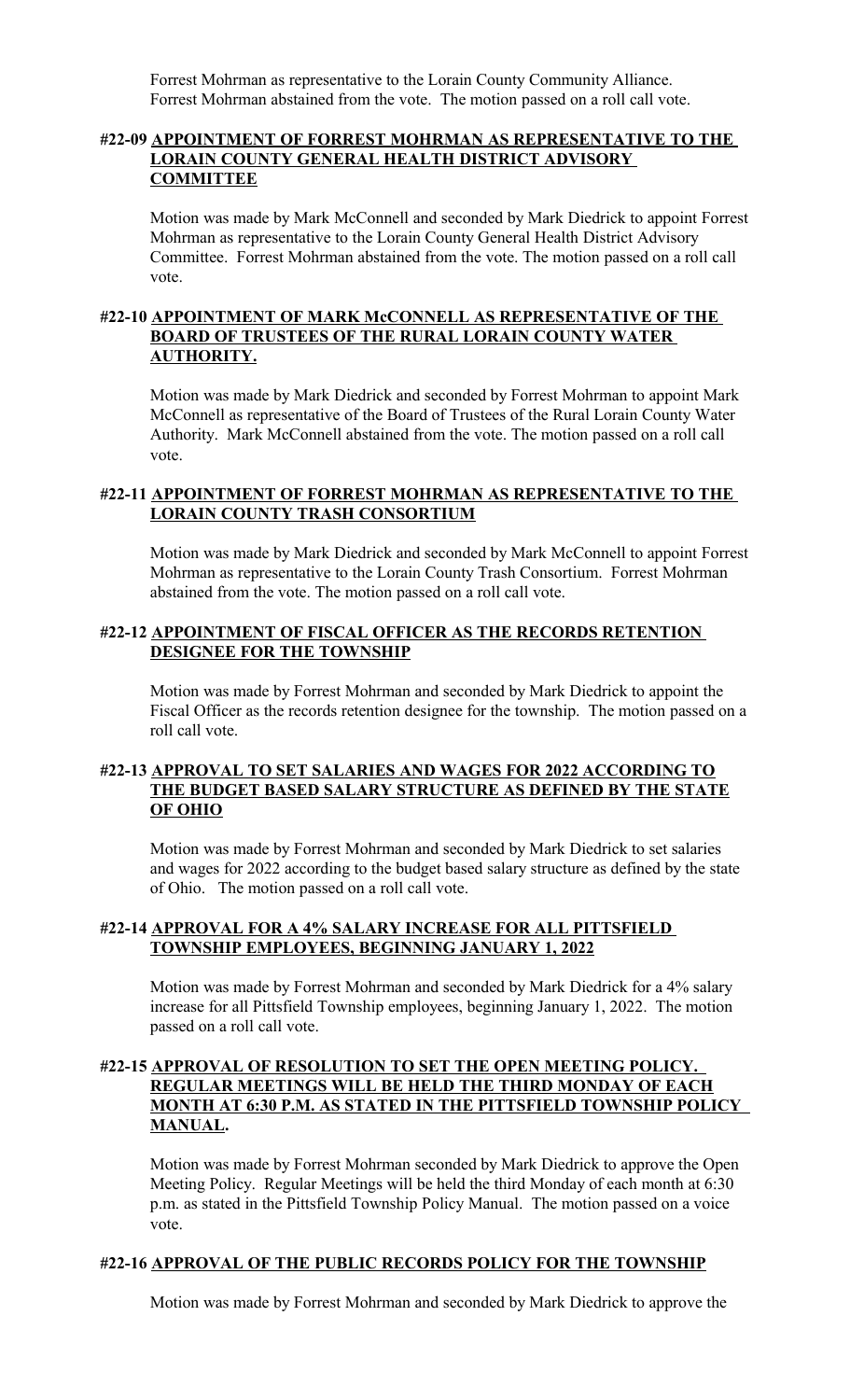Public Records Policy for Pittsfield Township as stated in the Pittsfield Township Policy Manual. The motion passed on a voice vote.

#### **#22-17 APPROVAL OF THE RECORDS RETENTION SCHEDULE**

Motion was made by Forrest Mohrman and seconded by Mark Diedrick to approve the Records Retention Schedule as stated in the Pittsfield Township Policy Manual. The motion passed on a voice vote.

#### **#22-18 APPROVAL OF THE SNOW EMERGENCY POLICY FOR THE TOWNSHIP**

Motion was made by Forrest Mohrman and seconded by Mark Diedrick to approve the Snow Emergency Policy as stated in the Pittsfield Township Policy Manual. The motion passed on a voice vote.

#### **NEW BUSINESS –**

# **#22-19 APPROVAL TO RE-APPOINT GENE MULLINS TO THE ZONING BOARD FOR ANOTHER TERM**

Motion was made by Forrest Mohrman and seconded by Mark Diedrick to re-appoint Gene Mullins to the Zoning Board for another term. The motion passed on a voice vote.

#### **#22-20 MOTION TO PAY HEALTH INSURANCE PREMIUM OF \$241.30 PER MONTH FOR DAN SHINSKY TO MEDICAL MUTUAL.**

Motion was made by Mark Diedrick and seconded by Forrest Mohrman to pay Health Insurance Premium of \$241.30 per month for Dan Shinsky to Medical Mutual.

The motion passed on a voice vote.

# **#22-21 APPROVAL TO REIMBURSE FISCAL OFFICER MANDY CECIL FOR PARTIAL REIMBURSMENT OF HEALTH INSURANCE OF \$624.62 PER MONTH.**

Motion was made by Mark Diedrick and seconded by Forrest Mohrman to approve to reimburse fiscal officer Mandy Cecil for partial reimbursement of health insurance of \$624.62 per month.

The motion passed on a roll call vote.

#### **#22-22 MOTION TO COMPLETE PO IN AMOUNT OF \$5,500.00 TO PITTSFIELD HISTORICAL SOCIETY FOR FOUNDATION OF SCHOOL HOUSE.**

Motion was made by Forrest Mohrman and seconded by Mark Diedrick to complete PO in amount of \$5,500.00 to Pittsfield Historical Society for foundation of school house. The motion passed on a voice vote.

# **#22-23 MOTION TO APPROVE COVERING EXPENSES FROM OTA CONVENTION IN COLUMBUS.**

Motion was made by Mark Diedrick and seconded by Forrest Mohrman to cover expenses from OTA convention in Columbus. The motion passed on a voice vote.

#### **#22-24 MOTION TO INCREASE HALL RATES FOR NON-RESIDENTS BY \$50.00 BEGINNING JANUARY 2022.**

Motion was made by Mark Diedrick and seconded by Forrest Mohrman to increase hall rates for non-residents by \$50.00 beginning January 2022. The motion passed on a voice vote.